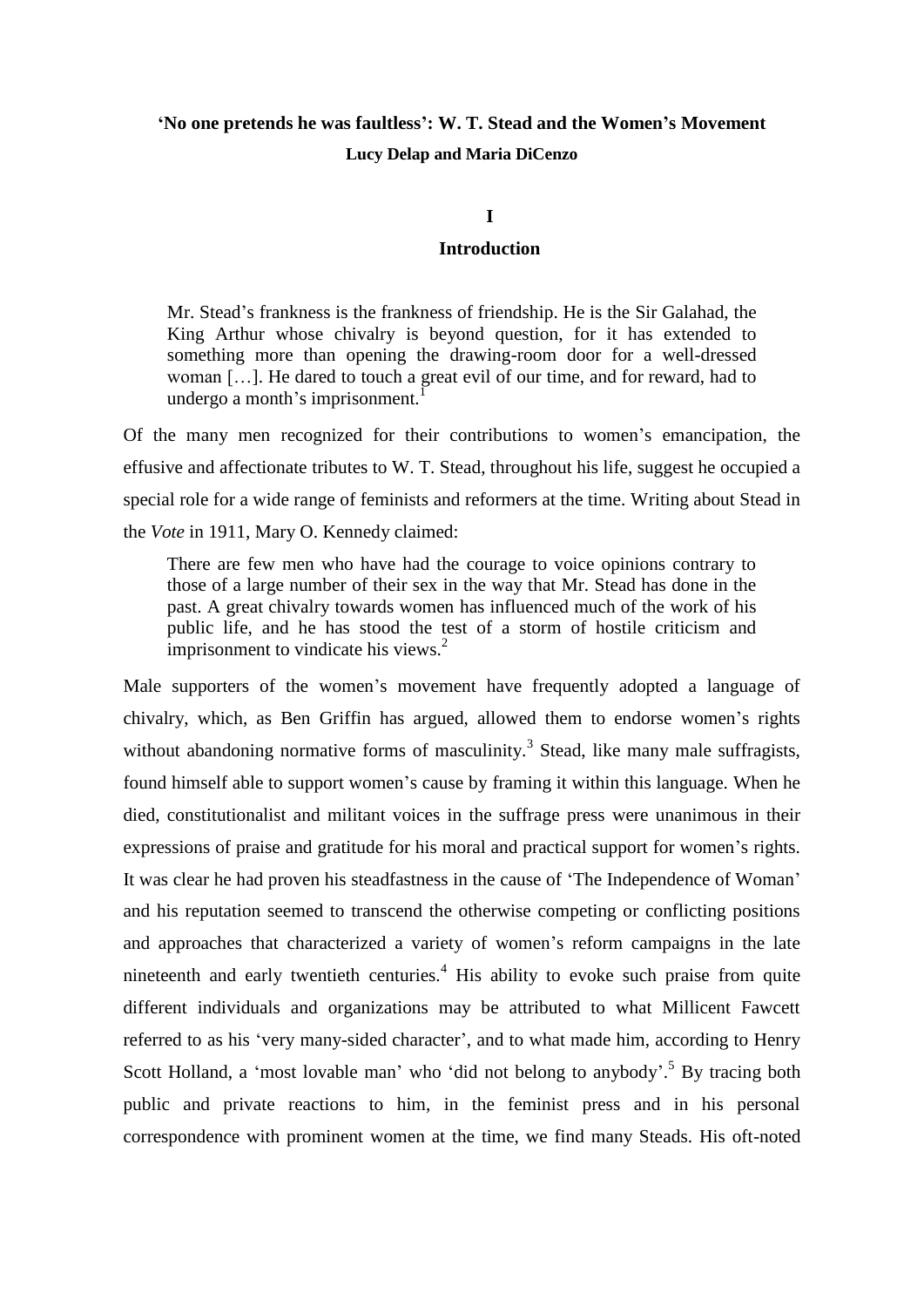'chivalry' won hearts, and his 'frankness' and pragmatism won minds. Stead *did* and *was* many things, not all of them consistent. But this also meant that his heroism and outspokenness could be claimed in different ways. By the time of his death in 1912, women activists had shaped their representations of Stead to serve a range of rhetorical and political purposes.

Stead wrote about and commented on the emancipation of women and on specific campaigns in his writings throughout his career, but little attention has been paid to what those actively involved in the women's movement had to say about him, or to him. The tributes to Stead in the suffrage press at the time of his death in 1912 offer important insights into what he had come to represent for those engaged in the long-standing struggle for enfranchisement and women's rights more generally. The obituaries found in papers such as the *Common Cause*, *Votes for Women*, and the *Vote* differed in significant ways from the tributes written by men in periodicals such as the *Contemporary Review* and the *New Age* that focused primarily on Stead's character and his career as an editor and journalist. Almost thirty years after the journalistic triumph of the 'Maiden Tribute', Stead was still remembered most vividly by suffragists for his 'heroic' role in the passing of the Criminal Law Amendment Act of 1885. The obituary in *Votes for Women* named it his 'greatest achievement' and the circumstances of the 'Maiden Tribute' articles emerge as foremost in all the pieces devoted to him in the suffrage press. The episode marked the beginning of his public support for the rights of *all* women. Fawcett recalled:

I do not think I ever heard his name till everybody heard it in 1885, when all London — and, indeed, all the world — rang with the shameless and cruel traffic for immoral purposes in little children, exposed for the first time in the *Pall Mall Gazette*. 6

Stead's acts and the punishment he endured for them had such lasting impact because of their dramatic quality and his ability to generate powerful symbols that resonated for different groups. The fact that he could 'stir', 'rouse', and 'awaken' public opinion and conscience was of immense value to those who had tried and failed to do so through more ordinary measures. Stead served as a model and vindication for those who were willing to employ sensational and unorthodox methods.

The suffrage papers were united in their warm and generous praise of, and gratitude for, this 'crusader' and 'stalwart friend' of women, even though his heroism was invoked in different ways. For his friend and fellow purity campaigner, Millicent Fawcett,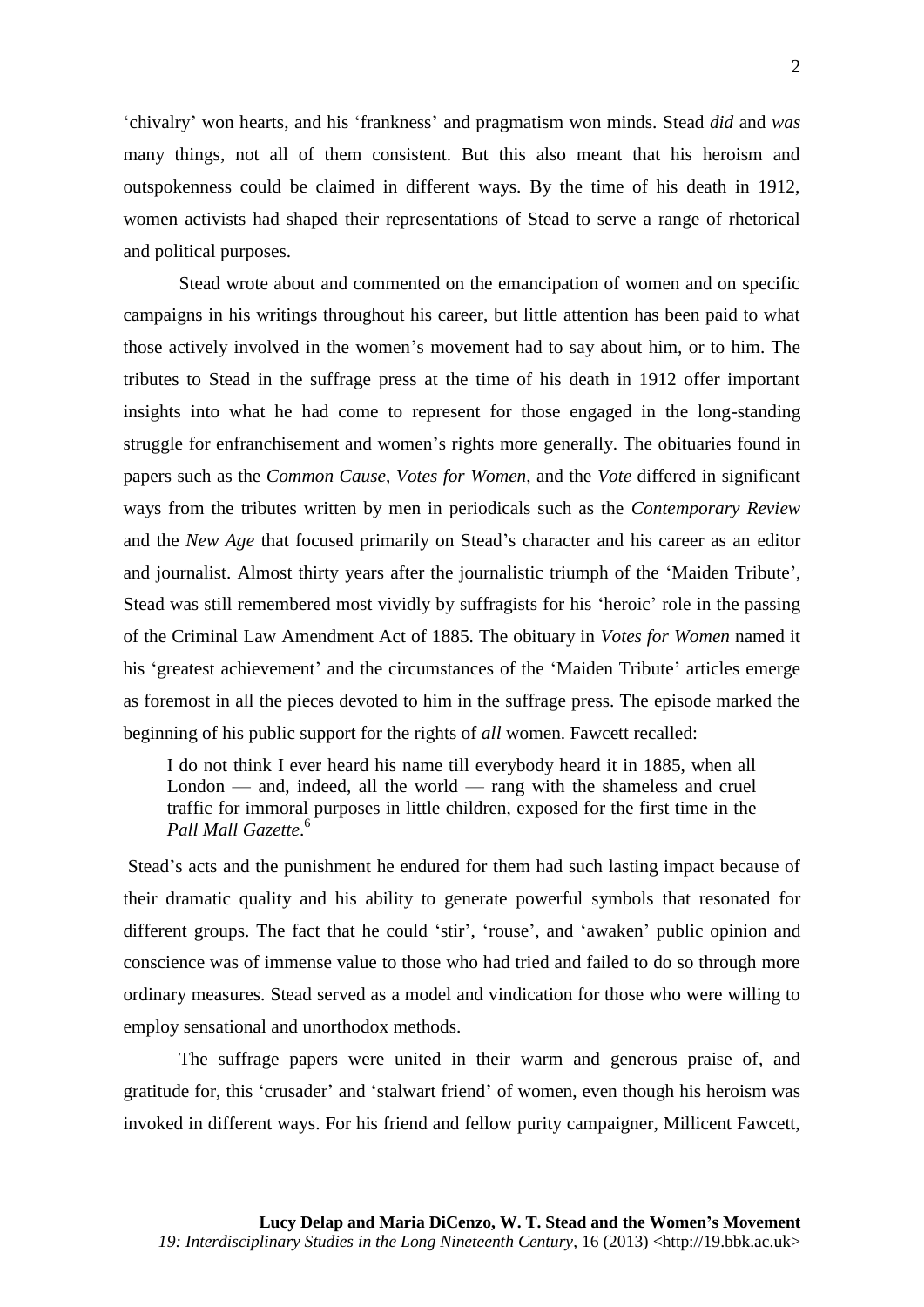3

Stead was a 'moral' hero. In her tribute in the *Common Cause* (official organ of the constitutionalist National Union of Women's Suffrage Societies (NUWSS)), she claimed that his name would hold an honoured place in the history of the reform of moral ideas. What made Stead exemplary, according to Fawcett, was his commitment to 'protect and shelter the weak' and to 'right that which is wrong with all his might' ('In Memoriam', p. 37). Stead's moral framing of the white slave trade reinforced Fawcett's own investment in moral reform and the 'ideal of womanhood' — her writing is shot through with the language of 'shame', 'evil', 'innocence', and 'morality', not unlike Stead's own language in his sentencing statement where he invoked 'the battle for womanhood, the battle for purity, the battle for the protection of young girls'.<sup>7</sup> Fawcett had spoken out publicly in his defence when he was criticized and imprisoned for the 'Maiden Tribute' articles in 1885.<sup>8</sup> In addition to the cover photograph of Stead, and Fawcett's 'In Memoriam' in the 25 April 1912 issue of *Common Cause* (*Fig. 1*), the paper ran follow-up coverage in subsequent weeks, most of which was designed to mobilize support for the 1912 Criminal Law Amendment Bill. Stead became the leverage its advocates used, arguing that passing the bill would be a fitting memorial to the man to whose 'efforts and sufferings the Criminal Law Amendment Act of 1885 was mainly due'.<sup>9</sup>

*Votes for Women* (official organ of the militant Women's Social and Political Union (WSPU)) offered less overall coverage of Stead himself. There is a small item in the opening news section which claims that 'he was always throughout his life the champion of the rights of women and believed in their human, social, and political equality with men', highlighting his recognition of figures like Mrs Wolstenholme Elmy and Annie Kenney (whom he had hailed as 'a modern Joan of  $Arc$ ).<sup>10</sup> His status for the militant movement becomes clearer in a brief article later in the same issue which describes him as 'not only one of the earliest supporters of the WSPU in London', but also as someone who 'himself fought a brave fight on behalf of women'. The remainder of the article foregrounds the story of his prison treatment as being of great interest to suffragists at the present stage of the movement and quotes a substantial part of Stead's 'My First Imprisonment' published in the *Pall Mall Gazette* in 1886.<sup>11</sup> Tellingly, there is no commentary, and the account of his prison experience (that is, his ability to conduct his work, and to receive gifts and visitors, etc.) is left to speak for itself, placed opposite letters from readers on the same page detailing the treatment of female suffragist prisoners and the refusal to grant them political status. The paper had used the example of Stead's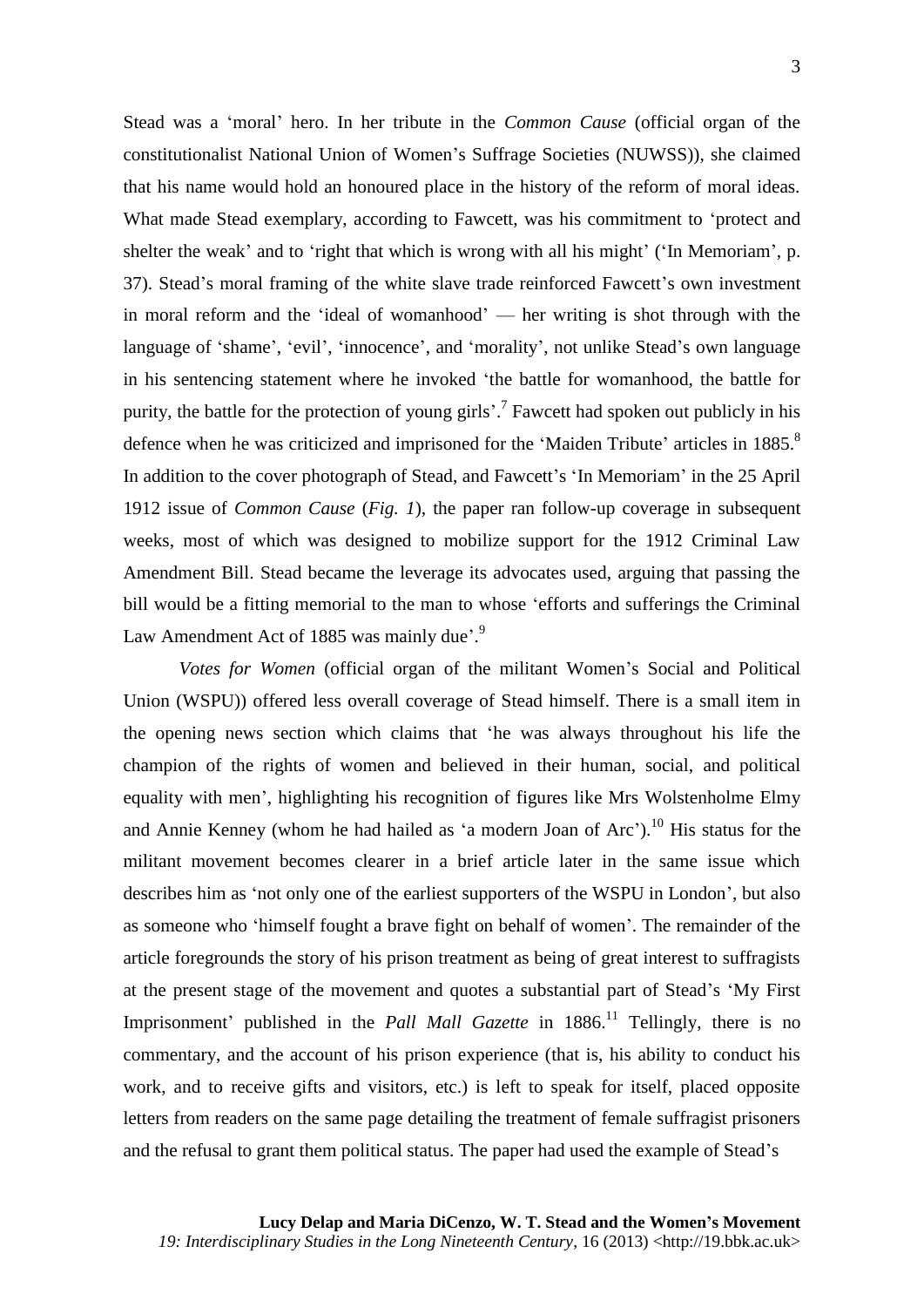



and we are not as a mass of the set of the set of the set of the set of the set of the set of the set of the set of the set of the set of the set of the set of the set of the set of the set of the set of the set of the se left her association some<br>years ago, she could not<br>years ago, she could not<br>year have triamphantly

taken it with her in its<br>contagenus resolutions re-<br>ported-below. An Effective Policy.

*Fig. 1*: *Common Cause*, 25 April 1912, p. 53.

**Lucy Delap and Maria DiCenzo, W. T. Stead and Women's Movement** *19: Interdisciplinary Studies in the Long Nineteenth Century, 16 (2013) <http://19.bbk.ac.uk>*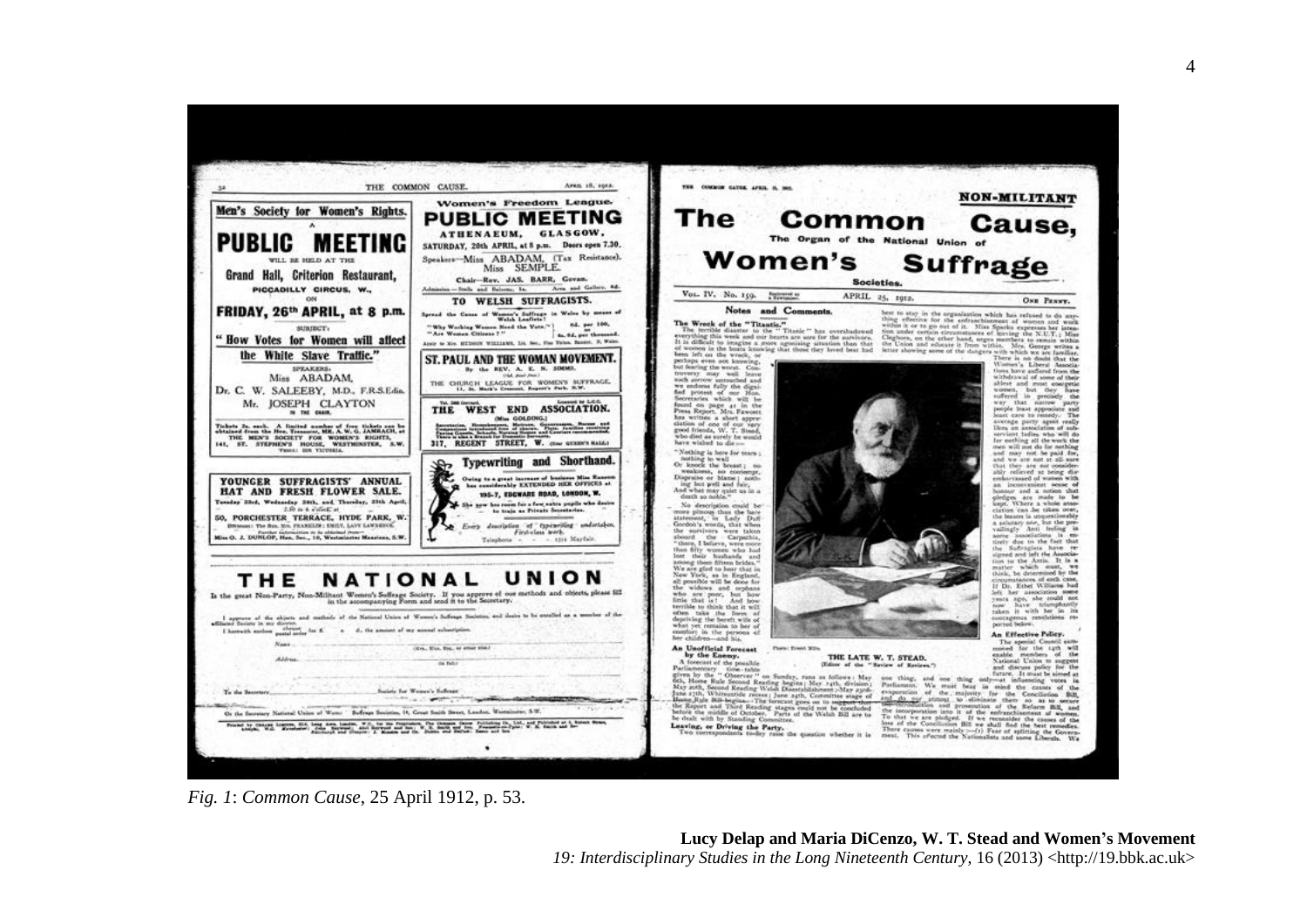treatment as a political prisoner earlier in 1909 and returned to the theme in June 1912. Like the NUWSS, the WSPU also supported the Criminal Law Amendment Bill and ran follow-up coverage in the weeks following Stead's death. The cover cartoon for 3 May 1912 features a suffragette asking for the key to open the prison door labeled 'white slave problem' and Asquith and Lloyd George, dressed as gaolers, hold the keys (*Fig. 2*). Asquith holds several keys to the door (including one labeled 'chivalry'), but the real key (labelled 'votes for women') is held by Lloyd George. Even though the WSPU endorsed the idea that passing the bill would be a fitting tribute to Stead, the cartoon indicates that the real key to change lay in women's rights, not men's chivalry.



*Fig. 2*: *Votes for Women*, 3 May 1912.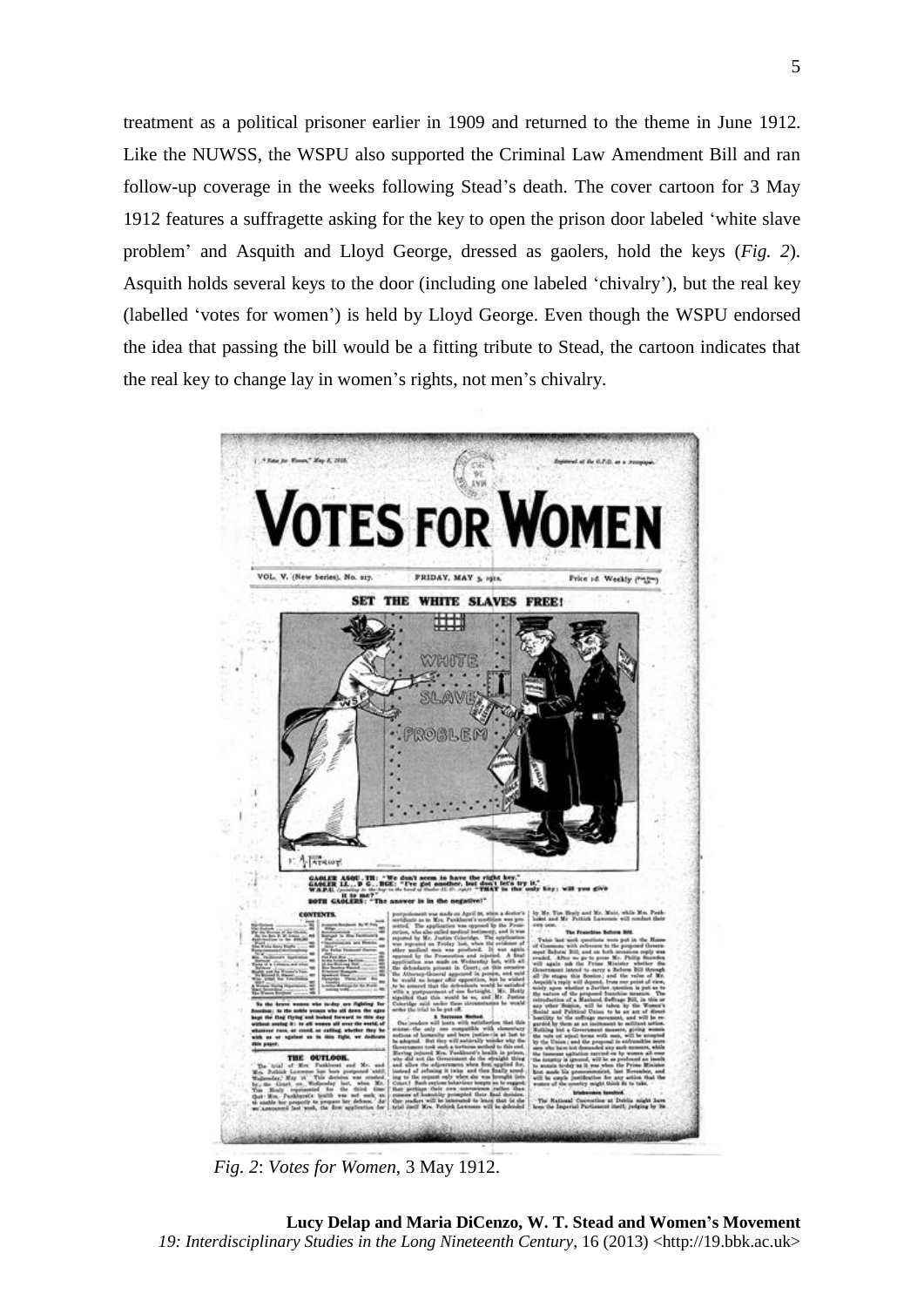The *Vote*, official organ of the Women's Freedom League (another militant organization) offered more coverage of reactions to the sinking of the *Titanic* than the other papers did. Stead was warmly remembered by Charlotte Despard in her leader, which was followed by an article that celebrates him as 'the man who crusaded ceaselessly and unwearyingly against injustice', with an emphasis on his role as a 'staunch friend' of the suffrage cause in the early days of the Militant Movement:

His support of the Suffrage Movement arose from a deep conviction of the value of woman in the world, and of the need of her co-operation with men in the cause of progress. He set an excellent example to editors and other employers in securing the service of women and in his belief in equal pay for equal work. $12$ 

Along with these practical considerations, the tribute in the *Vote* also recalls his 'vigorous crusading against the White Slave Trade' and the imprisonment he endured as a result. While Stead's prison experience had a particular relevance for militant suffragists who used it to legitimate their own unorthodox tactics and sacrifices for a cause, it resonated for non-militants as well. Fawcett's biographer, David Rubenstein, notes her concern with Stead's comfort while in prison, quoting a letter to Mrs Stead in which Fawcett describes his character as that of 'the hero saint who in every age of the world's history has been picked out for special persecution & misrepresentation'.<sup>13</sup>

What stands out in all of these tributes by women activists, despite differences in emphases, is the focus on Stead's self-sacrifice (as proof of conviction and genuine support), which is used to reinforce or validate their own claims and strategies. Stead appealed to (and fought for) an abstract or idealized concept of *womanhood* as well as for *women* in practical and material terms, bridging 'difference' and 'equality' approaches to feminism. He could refer to 'Woman' with a capital 'W' and might state 'I have always felt that women were nearer to God than men are' in one breath, while in another offer sound strategic advice to young women trying to make a living as journalists, or to seasoned activists lobbying the government for voting rights.<sup>14</sup> The abstract and the material merge in his celebration of the life of Mrs Booth whose most distinctive contribution, he claimed, was 'the utilization of womanhood outside the domestic sphere, and the general recognition of the capacity of women in all kinds of public work'.<sup>15</sup> Occasionally he could even use the stereotypical concept of womanhood strategically to expose reactionary thinking, as he did in his tribute to Florence Nightingale. He established her as the 'supreme type of feminine woman' who was widely held to embody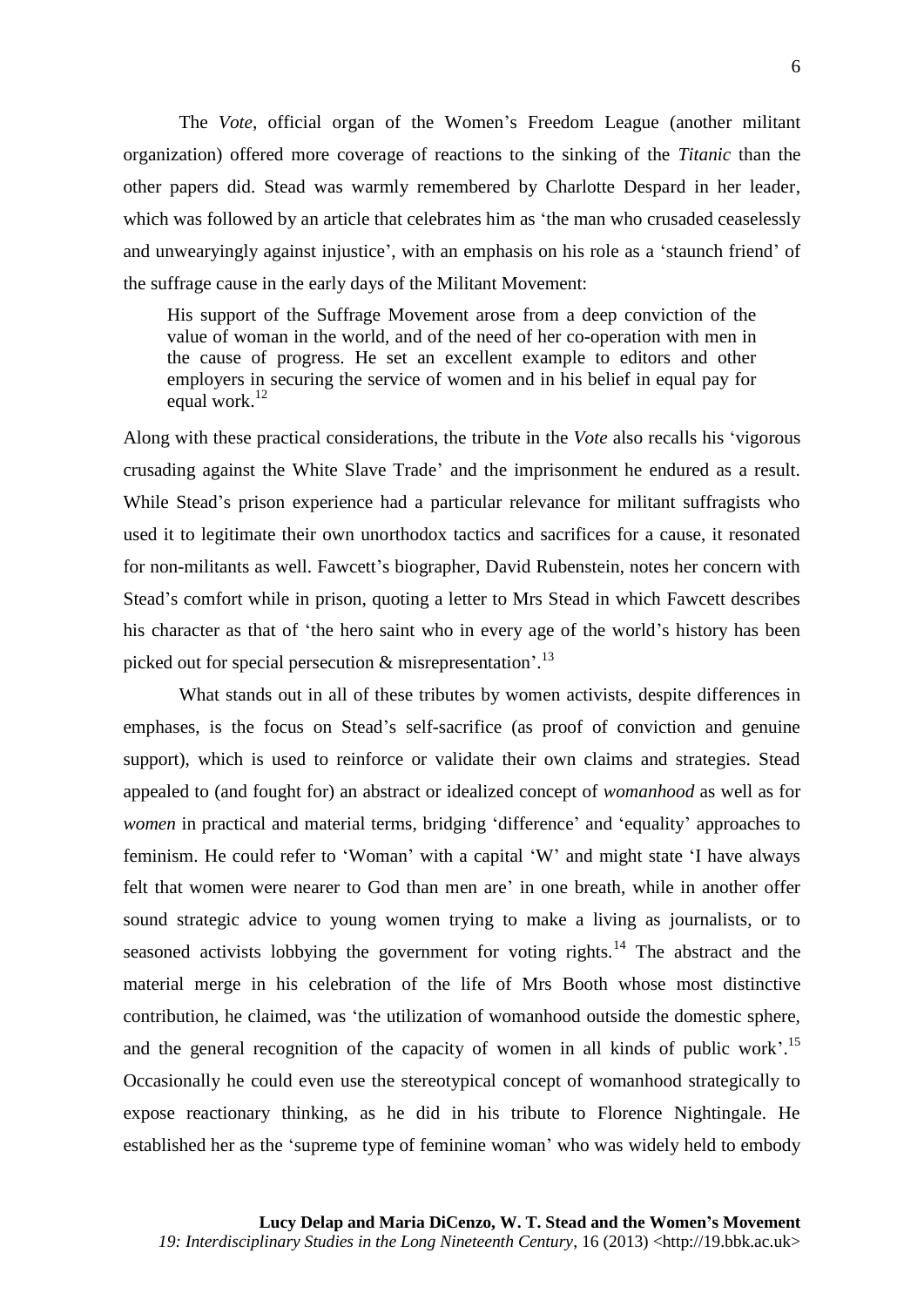the 'ideal of womanhood', only to enumerate all the qualities that made her the epitome of what anti-suffragists claimed was unwomanly, namely that she was an educated, strongminded spinster who belonged to the Shrieking Sisterhood and supported woman's suffrage.<sup>16</sup> Stead played with the codes to rhetorical advantage.

Nonetheless, activists of the women's movement displayed a shrewd sense of Stead's and their own respective contributions. The tributes to Stead reveal a tension between the high-blown rhetoric of chivalry and a more realistic assessment of women's own hard work in effecting change. While his influential championing of causes was deeply appreciated, reformers never lost sight of the practical aims of the wider women's movement and how much they could eventually achieve on their own, particularly with the parliamentary franchise. Even in the context of an obituary, Fawcett seized the opportunity to criticize the government for stalling the current White Slave Traffic bill, arguing that 'it needs behind it the electoral force which it would receive if women had votes' ('W. T. Stead', p. 611). She had articulated the link between women's rights and addressing 'social evils' at the time of the 'Maiden Tribute' furore, when she identified the conditions of the white slave trade as rooted in the 'economical and political subjection of women' ('Speech or Silence', p. 330). As late as 1936, Alison Neilans, Secretary of the Association for Moral and Social Hygiene, and former member of the Women's Freedom League, in a survey of changes in sex morality, invoked Stead as 'the man who is, rightly, and most frequently, mentioned in connection with the protection of girls'. But how she qualified his contribution is noteworthy:

There can be no doubt that the inspiration which brought about the work of Mr. Benjamin Scott's London Committee and the chivalrous intervention of Mr. W. T. Stead came from leaders of the women's movement. This is obvious in reading the many documents and pamphlets issued at the time, and during his trial Stead spoke, with emotion, of his debt to Josephine Butler. It is, therefore, right to rank this advance as one of the achievements of that movement, but it would be base ingratitude not to pay tribute to the men who did so much to help it and, in this instance, to the man who rescued it from a hopeless impasse.<sup>1</sup>

It was Stead's ability to sensationalize which proved valuable in the public sphere. He was a powerful and charismatic ally, but as Neilans was at pains to point out, the initiatives he aided had been built slowly by others and the larger goal no doubt was to ensure conditions that made chivalry unnecessary.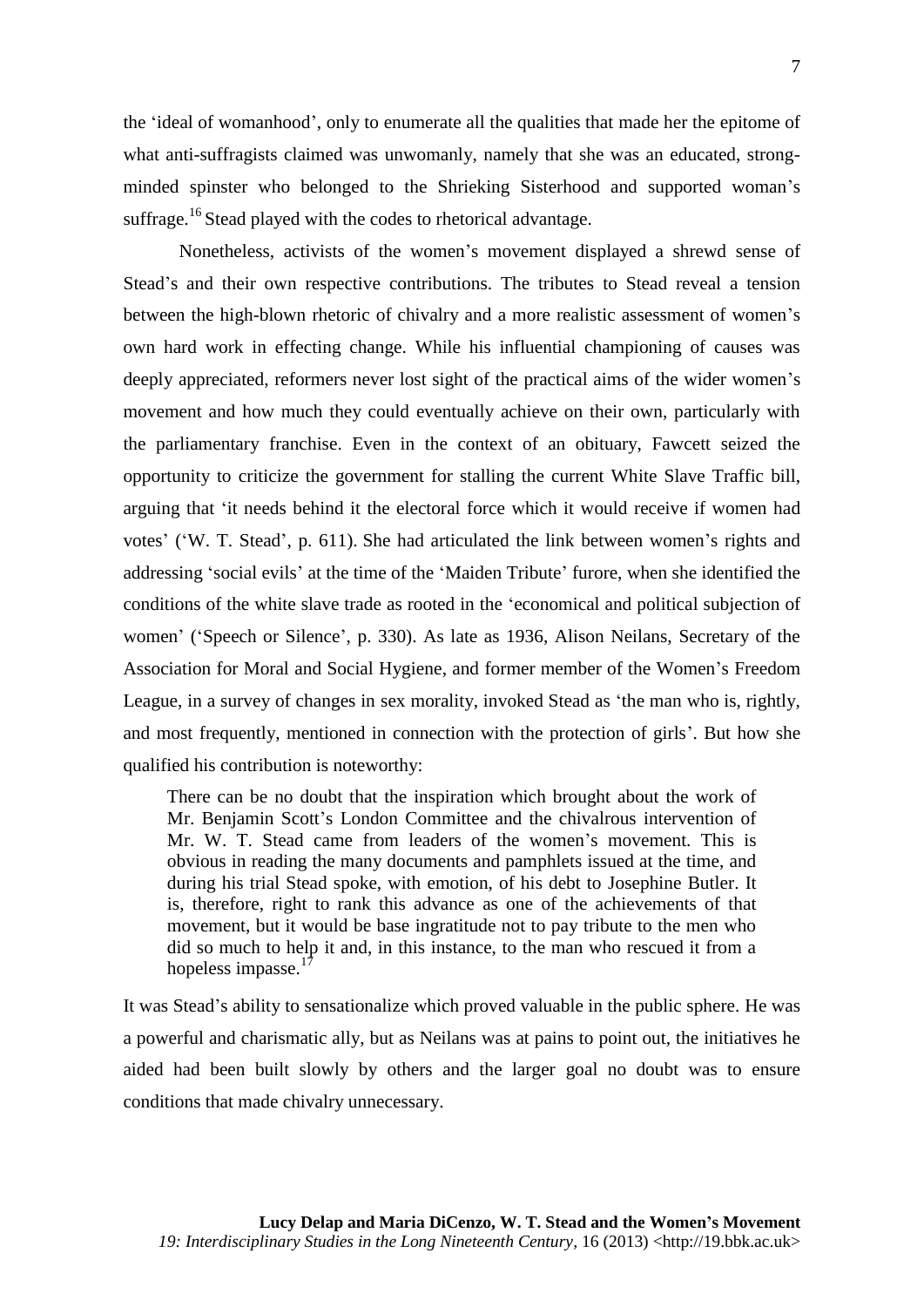The coverage of Stead's death in the suffrage press and later suggests that the Criminal Law Amendment bills bookended his illustrious career in the eyes of women reformers. In 1885, he was able to take hold of something built up slowly through the efforts of campaigners and to make it news — to help propel the bill through parliament. A kind of symmetry was achieved by the fact that Stead's death gave the final push to the Criminal Law Amendment Act of 1912. The suffrage press was in agreement with Fawcett that 'a strengthening of the law for the protection of women and girls' would be a fitting tribute to Stead and that his 'tragic end would stir Parliament once more to action'.<sup>18</sup> He knew how to generate and employ symbols and, perhaps appropriately, became one himself.

# **II**

# **Private Correspondence**

Much of the same warmth that can be read into the memorials to Stead at his death in 1912 also emerges in his personal correspondence. He had a reputation as a benefactor of individual women who sought to work in journalism or printing. He employed and lent money to Annie E. Holdsworth, for example, a novelist and editor who went on to edit the *Woman's Signal*. She noted in a private letter to Stead that 'you are the only person who has ever given me a hand up the hill in difficulty'.<sup>19</sup> When attempting to found a new national, the *Daily Paper*, in 1904, Stead had employed women to sell and distribute the paper. This support for women's employment was welcomed by Christabel Pankhurst, and she predicted that Stead's paper 'will be a great force on our side. Hitherto, the Press has done more harm than good. Even the papers not actually opposed boycott the Women's Suffrage movement.<sup>20</sup> Pankhurst also recognized Stead's capacity to publicize her cause, and gave him advance notice of her controversial application to study law at London's Lincoln's Inn in 1904.

Stead sustained prolonged and significant relationships with women of varying politics who were heavily involved in the women's movement. The correspondences that resulted can reveal the nuances of his relationship to suffrage and the women's movement, and, in particular, the fault lines and tensions that were hinted at in the public record. Stead's relationship with Annie Besant was a significant early collaboration, starting in the 1880s. Both shared concerns over the rights of women workers, and women's sexual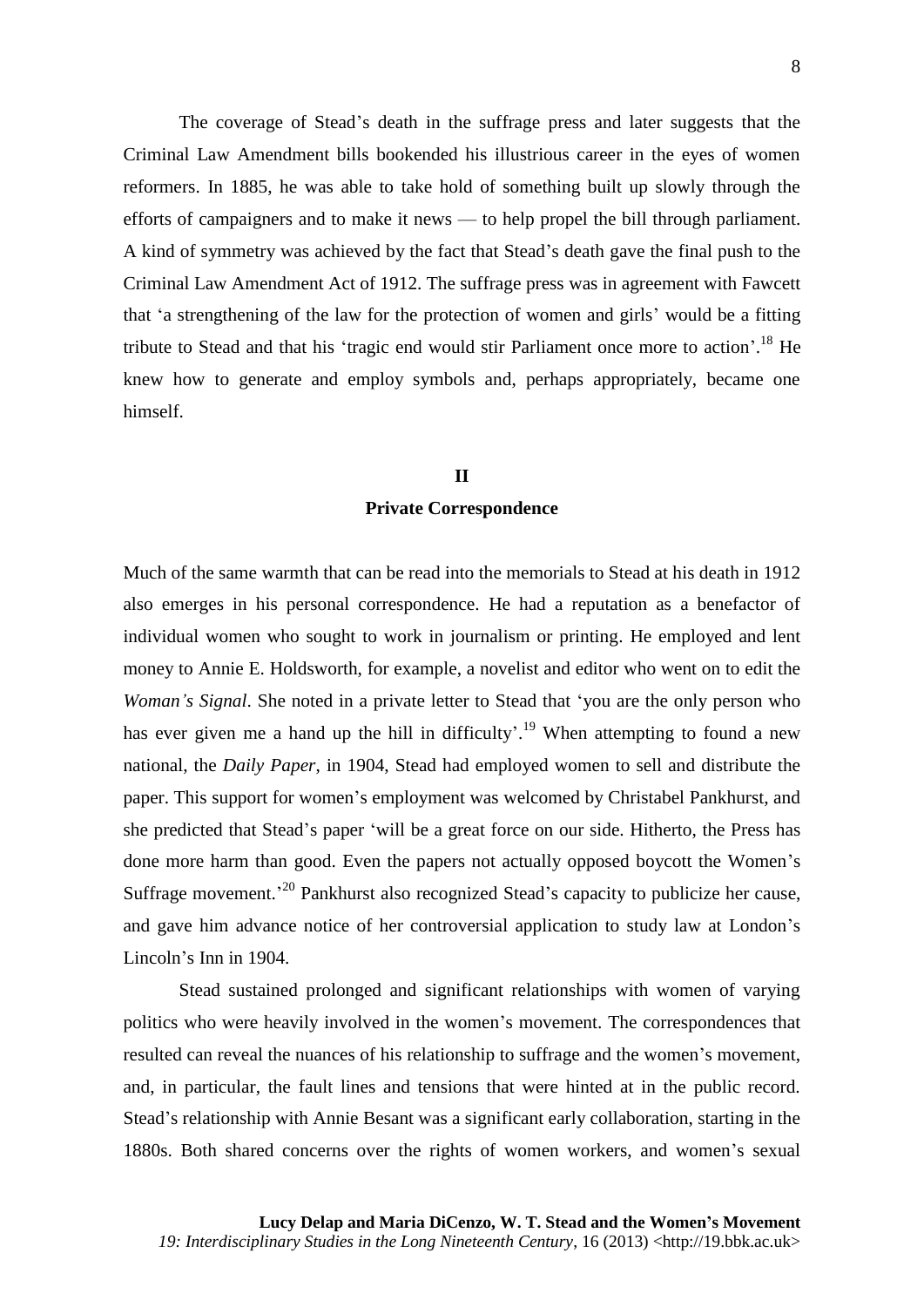vulnerability. Both saw their journalism in populist terms — Besant talked of herself and Stead as being at the service of 'the people'. They also shared an interest in spiritualism and religion, and became close friends. In her letters, Besant addressed Stead as 'Sir Galahad', and signed herself 'St George'.<sup>21</sup> Her tone towards Stead was playful, almost flirtatious, and this is borne out in Stead's public acknowledgement that flirting was an appropriate vehicle for men to adopt towards women. He claimed in a 1904 interview for the *World of Dress*, conducted by Maud Churton Braby:

It's one of my theories […] that nothing so adds to the innocent gaiety of the world as harmless flirtatiousness. […] I always get on splendidly with women. Shall I tell you why? The whole secret of getting on well with women is to be absolutely faithful to one's wife. Yes, and to be so entirely innocent in your relations with women all your life that you can meet them on terms of absolute equality and friendship — just as one can another man.<sup>22</sup>

Flirting did not, however, allow for a maturing of the relationship, and there were clearly tensions between Stead and Besant. Though Stead's power to publicize was welcomed in the tributes paid at his death, it also made for difficulties. Besant was irritated by Stead's occasional failure to respond as a friend, rather than as a professional editor, and wrote in 1888: 'I am not grateful for your formal "many thanks for your kind letter", in return for a letter that was really meant to be friendly and not formal.<sup>23</sup> Later that same year, after another spat, she wrote: 'If you had been to me less exquisitely gentle and sympathetic, if you had been at all hard or contemptuous, I am afraid you would have driven me into a somewhat dangerous frame of mind.' But she reflected that Stead's good qualities had dispelled her anger, and ended the letter 'Goodnight, my Rex'.<sup>24</sup> Stead was clearly capable of inspiring great affection among women writers and activists, who valued his opinion.

There is, however, a hint of a paternalistic or dominant role in much of Stead's correspondence with women. He exchanged many letters with 'New Woman' novelist Sarah Grand, and seemed to act towards her as a fatherly advisor. She wrote to him in 1894: 'Your kind letter […] found me in the midst of many perplexities, and cleared the air like the coming of a strong and confident person when one is feeling weak.' Grand also addressed him fondly as 'my dear old grumbler'.<sup>25</sup> Another correspondent, the poet S. Gertrude Ford, addressed Stead as 'Lion Heart', and signed her letters 'Your grateful little Mouse-friend'.<sup>26</sup> The playful relationships did not always seem to be on a basis of 'absolute equality', despite Stead's claims. Elizabeth Robins, the American suffrage activist, actor, and supporter of militancy, corresponded repeatedly with Stead in the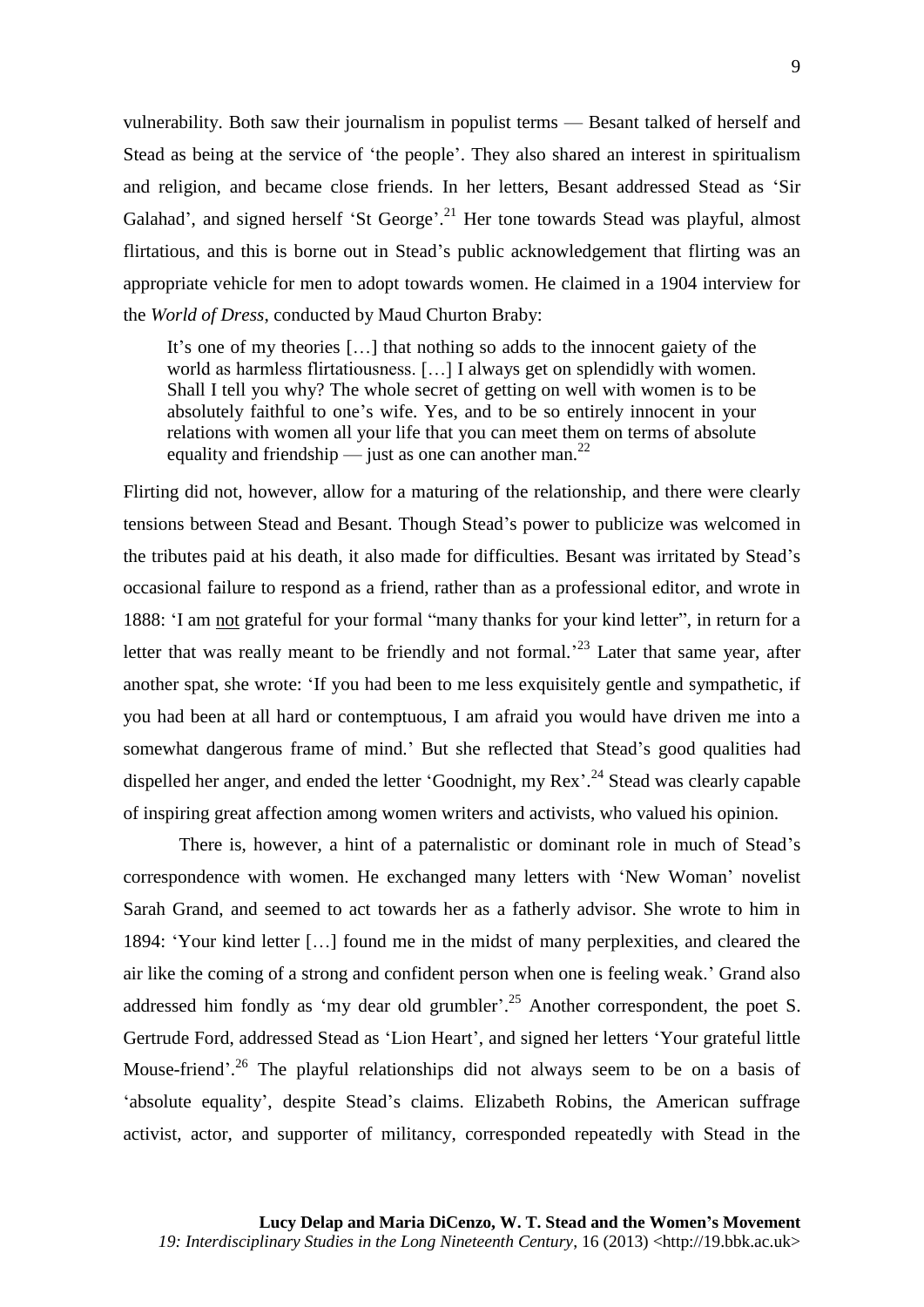1890s. She signed herself 'Hedda', the Ibsen character she had famously portrayed. She valued Stead's opinion on her books, as well as his capacity to publicize them, and addressed him as 'Kind Friend' and 'Dearest Prophet'. As Annie Besant had discovered, however, Stead sometimes turned away from acting as a personal friend, and became the busy editor and professional publicist. Robins wrote to Stead in anger in 1898 claiming that he had misjudged one of her books by failing to read it himself: 'Seriously, my dear Mr Stead; I think I ought to *try* at least to dissuade you from darkening counsel by taking some of the idle and ludicrously superficial comments of overworked underlings of the press.' But she continued to admire what she termed 'that side of you that the world has little knowledge of'.<sup>27</sup>

The multifaceted nature of Stead crops up in much of his correspondence, and led to some confusion over his beliefs. Stead's correspondence with the vocal anti-feminist Arabella Kenealy after the publication of her 1899 book, *A Semi-Detached Marriage*, suggests Stead's willingness to conciliate and publicize opposed conceptions of women's role. Kenealy made no secret of her beliefs. She wrote to Stead:

I think women should not shout and wave their arms so belligerently […]. I see now homes deserted, childcare regarded as a nuisance, husbands as without sympathy or companionship — the while their womankind are [...] playing hockey, or declaiming about 'rights' on platforms or in clubs, or at tea parties and social functions.<sup>28</sup>

Despite the seeming conflict between their sentiments, Stead had publicized her book, and Kenealy wrote to him noting that 'it was most kind of you to give me such a nice notice in the *Review of Reviews*'. She asked Stead to call on her when next in London, because she felt that their correspondence was very vivid: 'there has been such a zap in it.'<sup>29</sup>

The contradictions of Stead's character were explored most explicitly by novelist and activist Olive Schreiner. Though Schreiner had a very formidable reputation as the author of what was often referred to as 'the feminist bible', her 1912 polemic *Woman and Labour*, she was reluctant to commit herself to a definable cause. She wrote in 1912: 'I have never been able to bind myself to any one section of any great world movement, like socialism or the woman, it seems to fetter me.<sup>30</sup> She was always a mercurial, opinionated figure, perhaps similar to Stead in her determination to belong to no one. Schreiner was living peripatetically between Britain and South Africa during the more than twenty years of her correspondence with Stead and clearly relied on him to publicize her writings. She talked of waiting for the *Review of Reviews* to come out with 'a painful intensity of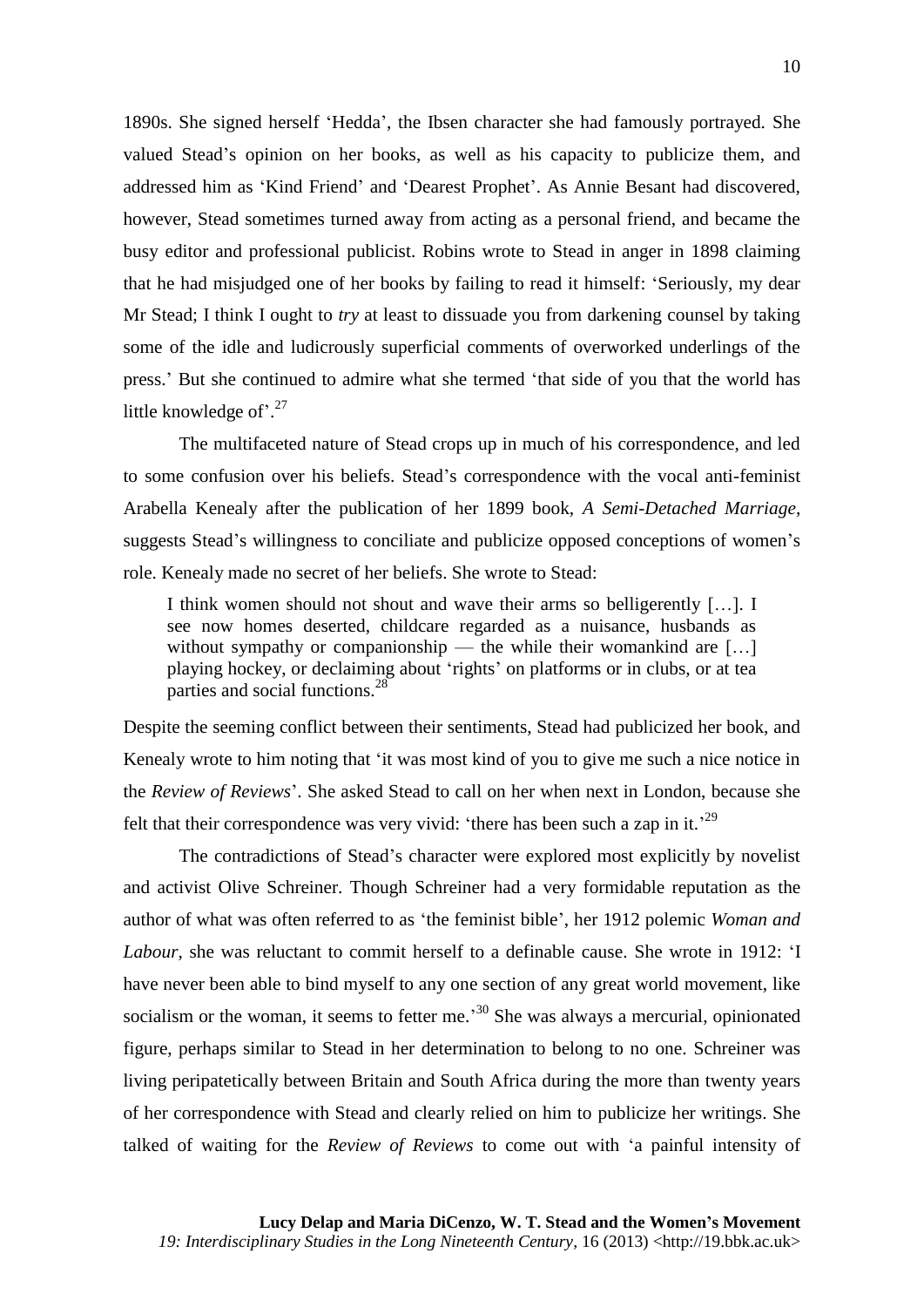interest'. Their relationship was often warm and appreciative, dating back to Stead's 'Maiden Tribute' controversy. Schreiner wrote to Stead in 1891: 'I shall never forget the stand you made for women eight years ago when my heart first went out to you.<sup>31</sup>

However, there were limits to Stead's moral tolerance that Schreiner found irritating. She found his analysis of sexual morality simplistic, intransigent, or unreflective about women's sexual choices. Schreiner wrote in 1891:

How is it that that great wide heart of yours cannot be a little more merciful [...]. The glory of your nature is its width. All people seem so narrowly limited in their sympathies, not you; therefore I hate to see a limitation in you anywhere.<sup>32</sup>

In particular, it was some high-profile adultery scandals that seemed to show Stead's intransigence. She commented acidly in an 1896 letter to Stead:

You refer to that woman as the man's 'mistress'. But there is nothing to imply that the man supported her, and no woman can rightly be called a mistress and still less a prostitute, unless she sells her body in return for gain.<sup>33</sup>

Stead's accusations of vice were based on a conventional morality that Schreiner sought to problematize:

To me the purity of a sex relation between a man and a woman lies finally in the fact that it is not a matter of material considerations. That is nearly the only point in the woman question on which you never seem to see clearly.

She elaborated further in a long letter to Stead the following year, in which she talked of the priority of the mental unity that should underlie marriage, and which allowed her to accept quite unconventional domestic arrangements — this was something on which, she feared, Stead failed to 'go to the root of the matter'.<sup>34</sup>

### **III**

#### **Moral Reform and Feminine Agency**

Schreiner's criticism may have been due to Stead's tendency towards overblown and abstract moralizing about poorly defined entities such as 'Womanhood'. In a eulogy given at a Stead memorial service, one speaker noted that

one of [Stead's] supreme aims in life was to lift [woman] to her true plane in life, and to kindle within her a sense of the greatness of her responsibility and of the need there was for the whole-hearted dedication of her powers to the welfare of mankind. 35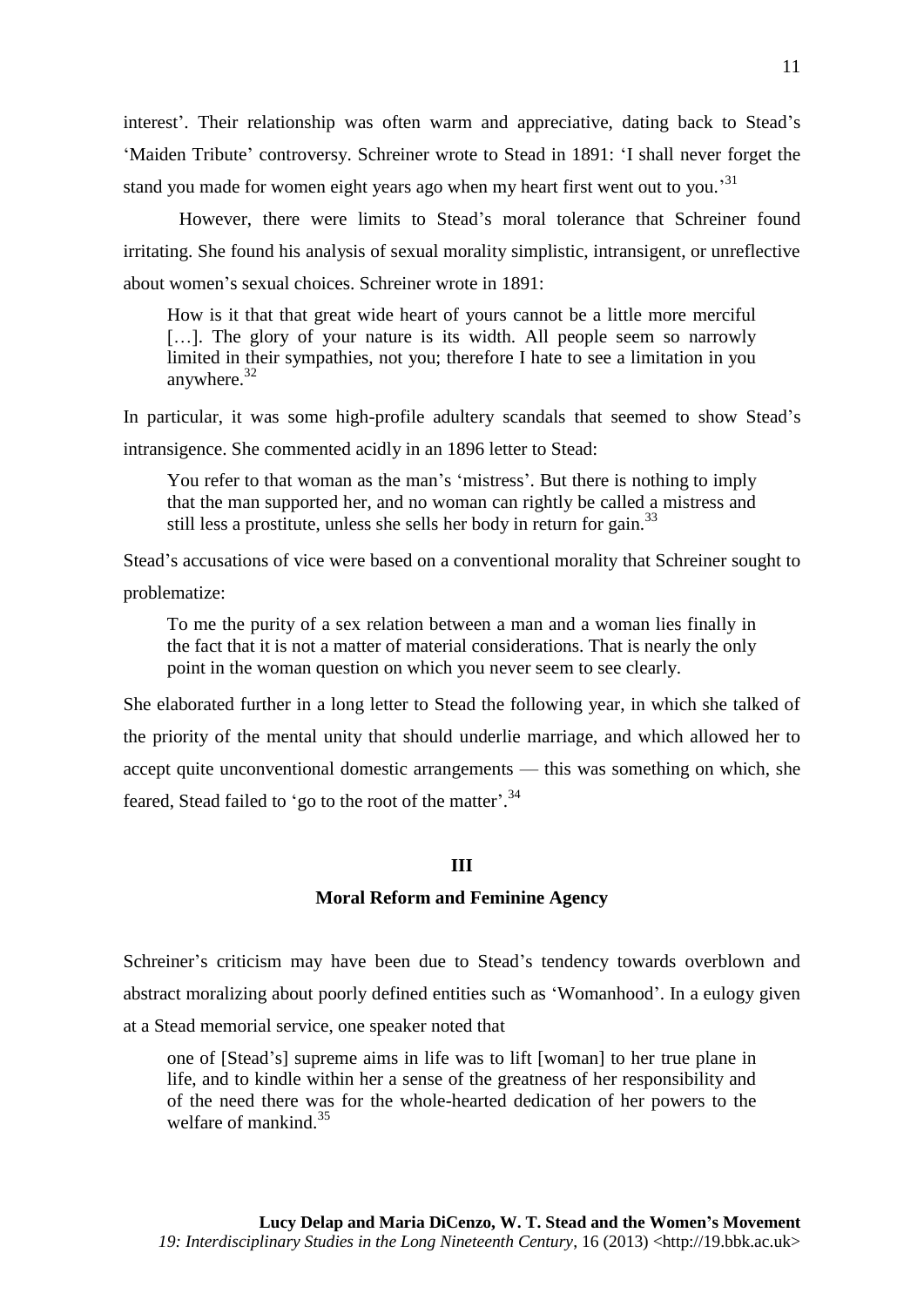Stead, then, was seen by admirers as committed to instilling race-responsibility in women, described in a fashion that sometimes seemed to trivialize women's agency and selffashioning. After his death, there was a tone among the eulogies to Stead within the purity press that must have made other feminists uneasy. In 1913, a regular male contributor to the penny weekly paper the *Awakener* remembered Stead, and asked the readership rhetorically: 'When is the Champion of Woman coming? To Woman as she is to-day. Beset by a thousand foes [...]. When is the convincing power of a man's strong personality coming to the front to right the wrongs of decades?<sup>36</sup> Stead might have distanced himself from this kind of unfortunate rhetoric, and he was careful in some notes written for the *Review of Reviews* in the final weeks of his life to assert that

what the women should do it is for the women to decide. Far be it for a mere man to arrogate to himself the right to direct the political strategy of politicians who are at least as capable of framing their own policy as any politicians in Parliament.<sup>37</sup>

However, he went on to give his own opinions as to what should be done, and the 'Sir Galahad' role, saviour of the women's movement, or womanhood in general, was sometimes irresistible to him.

Schreiner later confided in another friend that during one meeting she had had with Stead in London, she had 'attacked him so violently for what I considered all his shortcomings as Editor of the P.M.G. [*Pall Mall Gazette*], that I thought he would never forgive me'. Schreiner was, however, always ready to reclaim the relationship, and claimed that the violence of her attack was the 'truest sign of friendship'. She continued to refer to him, slightly patronizingly, though with warmth, as 'dear old Stead' up to his death, and they continued to share with each other advance copies of articles and reviews. Nonetheless, she speculated that there were two Steads, the journalist and her personal friend; her letters to Stead always tried to bring out the qualities in him that she did admire.<sup>38</sup>

Nonetheless, Schreiner found that Stead's instincts were not to be relied upon; her correspondence is full of cajoling and flattery in a relationship that was unpredictable. She was always willing to suspect that his desire to produce sensational journalism, or his busy career, might outweigh his good judgement or personal commitment to causes. In 1890 she suspected that what she had taken to be a personal relationship might actually be managed by a secretary: 'Your last two letters don't seem like you. Perhaps it is only their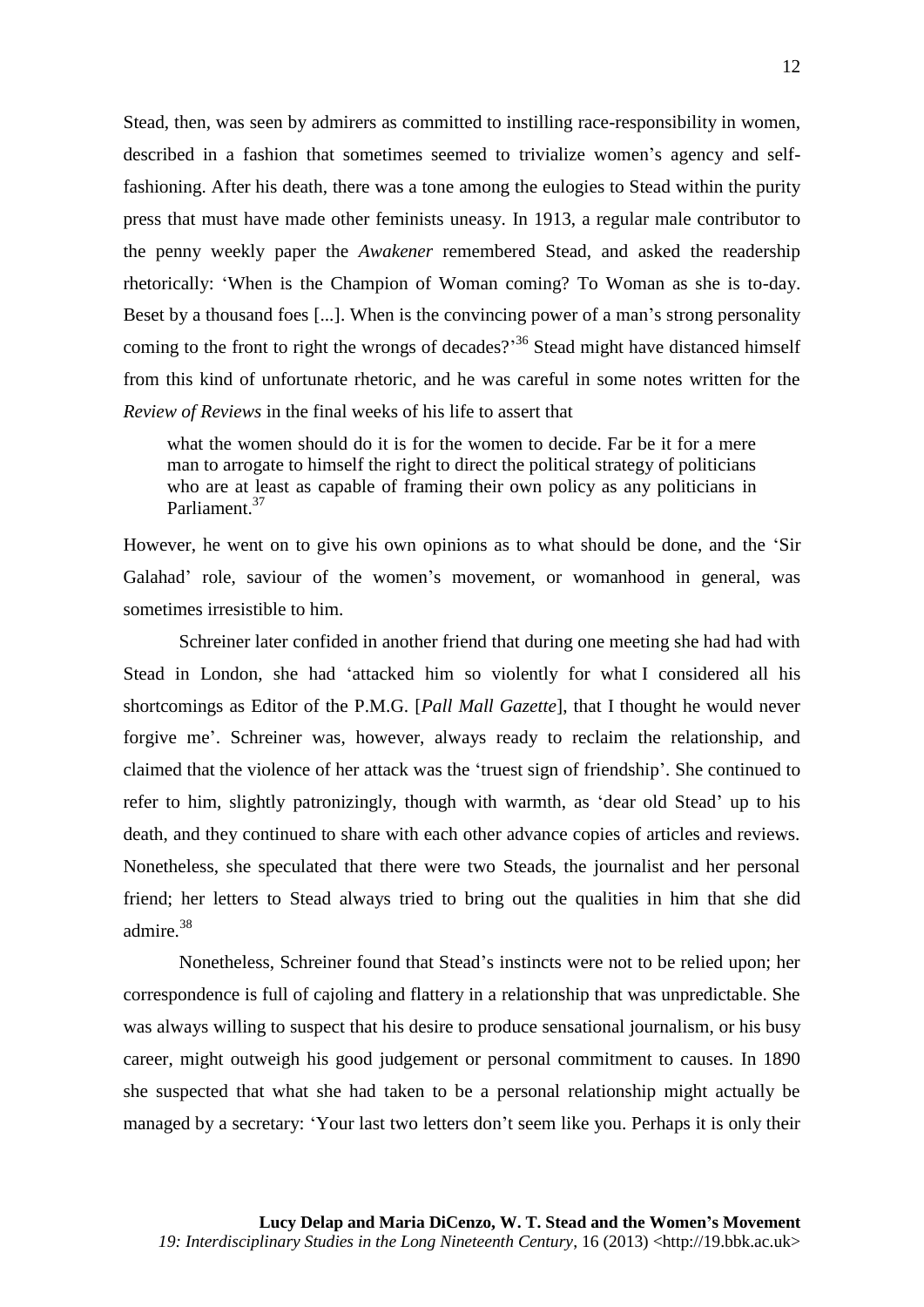being in type but it seems to me as if some one else had written them.<sup>39</sup> She was extremely cross when Stead failed to respect her anonymity in an article published in the *Review of Reviews* in 1891. Stead clearly sought the cachet of Schreiner's literary reputation, and despite Schreiner's choice of writing anonymously, introduced her article to his readers as easily identifiable as 'the handiwork of the woman of genius who gave us "The Story of an African Farm"'. Schreiner noted in response to a friend that 'I'm really going to kill him this time!!'<sup>40</sup> One of her subsequent letters to Stead insisted: 'Don't quote anything out of my letter because it was written for you only.' Another letter reminded him pointedly: 'Before I make any assertion in any print whatso-ever, I must have all my facts [...] distinct  $\&$  marshalled.<sup>41</sup> Stead seemed too liberal with the truth, and too committed to sensational exposés, for Schreiner's liking.

These private correspondences point to a deeper feminist ambivalence over Stead, and suggest that we might usefully imagine three Steads at play in his relationship with feminist activists. The chivalrous Stead was clearly a long-standing and deeply felt element, evidenced by the financial, emotional, and professional support he gave to women and the women's movement. The endearments and playful nicknames of the letters suggest that Stead's relationships were treasured friendships, despite the tensions of occasional paternalism on his part, or doubts about the value of chivalry to women. However, on occasion, Stead the intimate friend gave way to another Stead, the unprincipled journalist and editor, keen to gain notoriety for his publications even at the expense of a contributor's wishes. Finally, the correspondence with Schreiner also reveals the intransigent moralist Stead, whose commitment in his public writing to normative concepts of 'the Race', 'Womanhood', and 'Mankind' was likely to lead to a judgemental tone, and away from respect for individual agency and choice.

#### **IV**

#### **Conclusions**

Stead's mercurial nature and incompatible qualities may have made him a difficult figure for feminists to interact with. The tensions that emerged through private exchanges were sometimes acknowledged in public: Millicent Fawcett's obituary for Stead in the *Contemporary Review* noted with honesty that 'no one pretends he was faultless'. Nonetheless, Fawcett concluded, 'he had a great and generous heart, a boundless and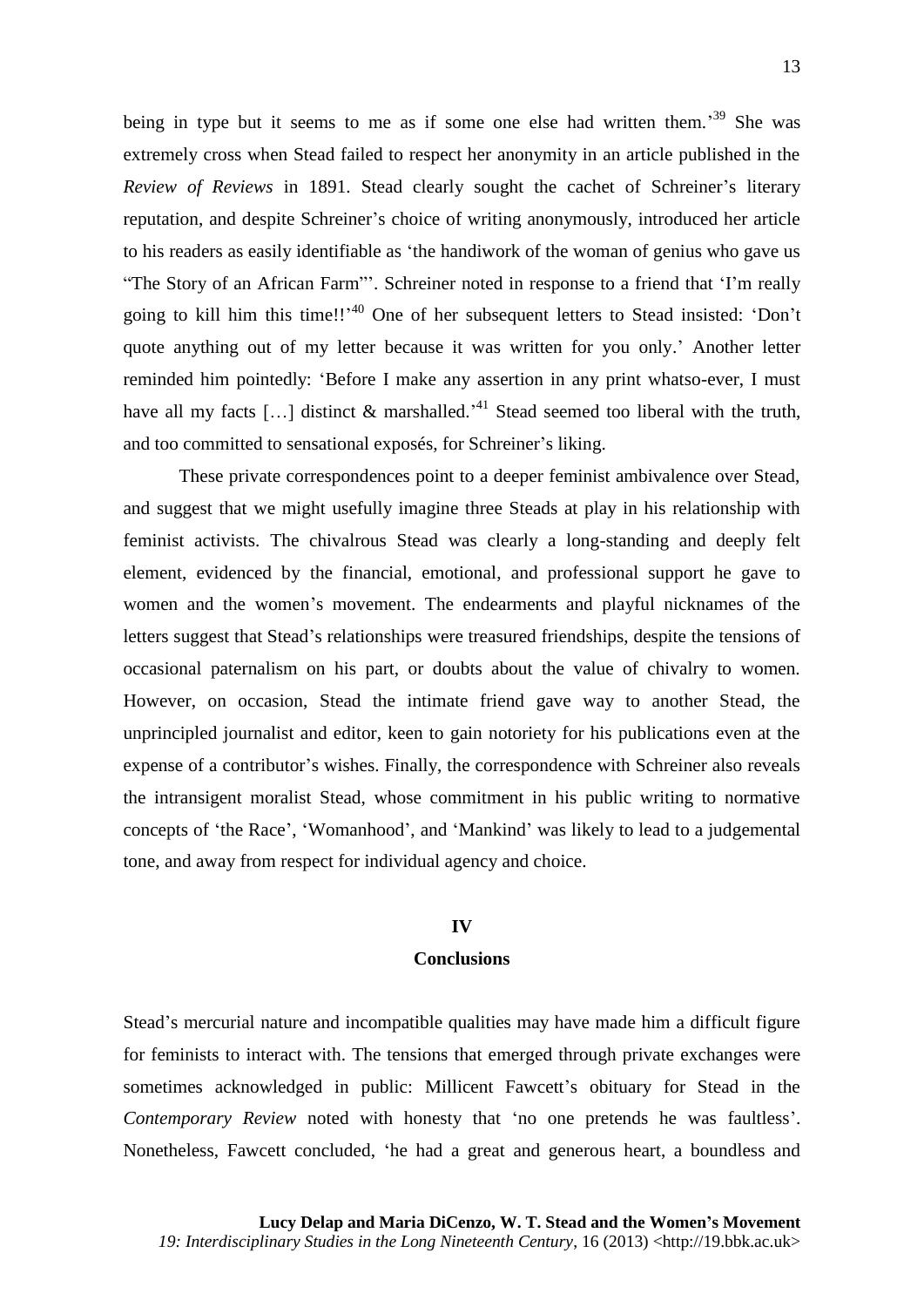intense vitality, and the spontaneous desire everywhere and always to protect and cherish the weak' ('W. T. Stead', p. 609). To many of his collaborators, Stead seemed unreliable, swinging between progressive tolerance and censorious moralizing. His commitment to publicity and the needs of the press sometimes made for an apparent lack of principle and this is illustrated well by the last of the causes he was to embrace.

When Stead died, he was on his way to address a meeting of the Men and Religion Forward Movement (MRFM) in New York, on the topic of 'World's Peace'.<sup>42</sup> This was a movement that was critical of the influence of women in religion, and explicitly excluded them from its meetings.<sup>43</sup> Stead himself described it as a 'remarkable' movement. He gave it no clear endorsement, but seemed enthusiastic about the movement's ability to mobilize very large numbers of men in a religious cause. He clearly found the movement compelling, and was willing to overlook the misogyny of elements of its approach. Stead's tolerance of a self-consciously 'masculinist' cause and his involvement in its movement, though abruptly curtailed by his death in 1912, is suggestive of how his methods and moral commitments could be used in ways both warmly supportive of, and hostile to, the women's movement.

After his death, Stead was eulogized at a memorial service held in New York by the MRFM not as chivalrous, but as 'ardent, fanatical in righteousness, prophetical, absolutely fearless', and held up as a model for Christian manliness.<sup>44</sup> This seems a curious choice for the MRFM, which had eschewed emotionalism and sensationalism rhetorical modes in which Stead excelled. Instead, the MRFM preferred to use what they saw as manly methods — calm, rational, and businesslike argument. Stead's own highblown, emotional rhetoric and the sensational new journalism would not have been welcome.

Feminist and suffragist activists had long celebrated the chivalrous and practical support men offered their cause. In Stead's memorial service in Westminster Chapel in 1912, the speaker, Dr Clifford, claimed: 'No movement that gave promise of help to woman called in vain for his chivalry and devotion.<sup>45</sup> But male chivalry towards women had always proved a double-edged sword, and the sinking of the *Titanic* was a prompt for a strong critique of chivalry in the feminist and suffrage press.<sup>46</sup> In that context, chivalry was seen as an inadequate male impulse, compared to women's more determined commitment to save all lives. To be eulogized as a chivalrous man in 1912 was no clear endorsement of feminist worth. Nonetheless, chivalry was part of Stead's showmanship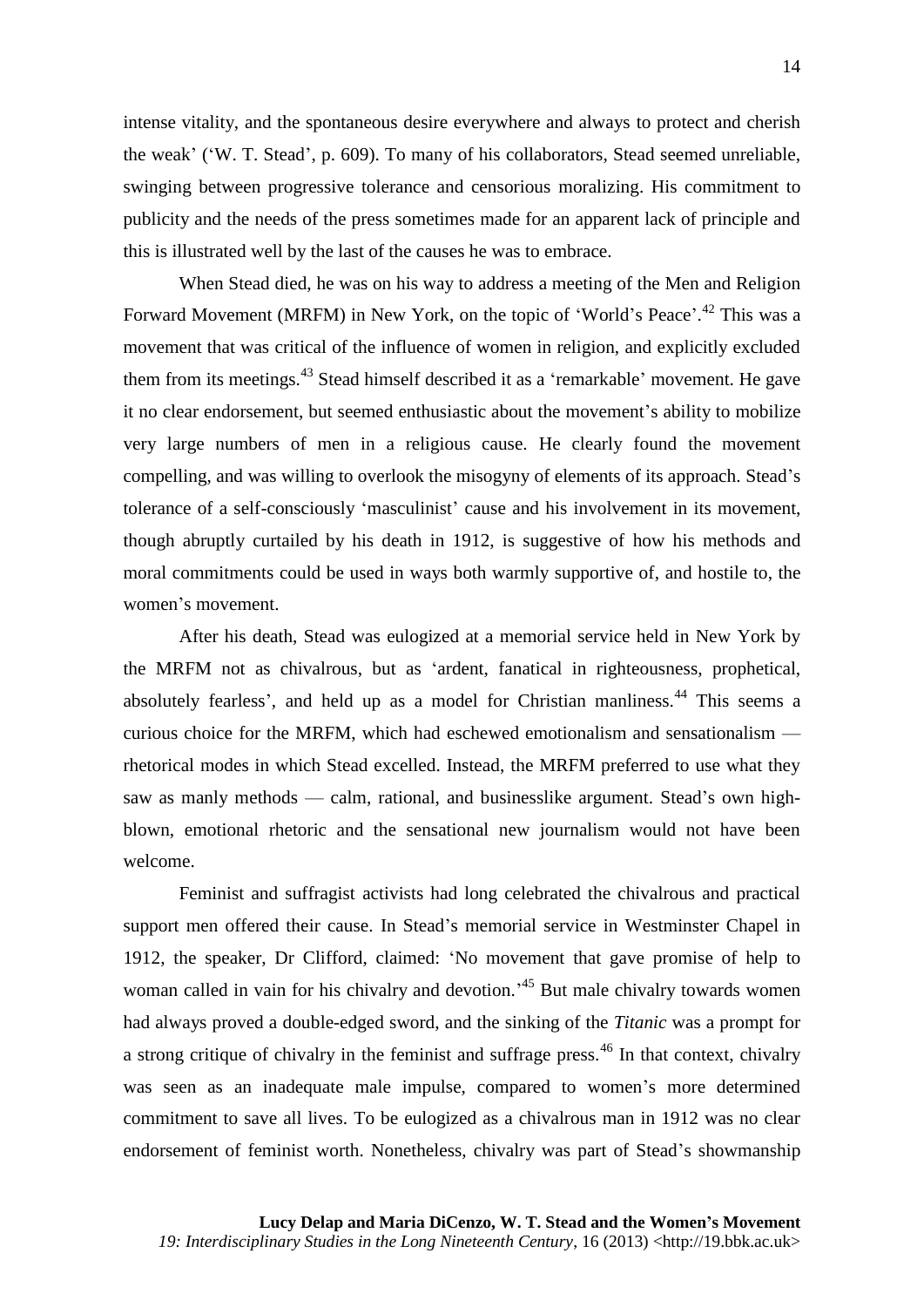and perhaps feminists accepted and even celebrated his particular brand of it because the more outrageous instances could be forgiven: and, more importantly, because he also put his money where his mouth was when it counted. His very inconsistencies meant he could be claimed in different ways by competing voices or tendencies in and outside the women's movement. For feminists, he represented a highly adaptable public figure or 'brand', used to endorse everything from moral purity to suffrage militancy. Despite the tensions that accompanied publicity tactics and Stead's sponsorship of women's causes, his relationship with the women's movement illustrates, ultimately, a strategic reciprocity between feminist activists and the press.

<sup>&</sup>lt;sup>1</sup> 'Mr. Stead on Women Journalists', *Woman's Herald*, 1 October 1892, p. 3.

<sup>2</sup> Mary O. Kennedy, 'Mr. W. T. Stead on the Emancipation of Woman', *Vote*, 4 March 1911, p. 225.

<sup>&</sup>lt;sup>3</sup> Ben Griffin notes too that chivalric masculinity was a flexible discourse that was also adopted by male opponents of women's campaigns for the vote, employment and child custody rights, and property reform. See Ben Griffin, *The Politics of Gender in Victorian Britain: Masculinity, Political Culture and the Struggle for Women's Rights* (Cambridge: Cambridge University Press, 2012), pp. 185–86. On the uses of chivalry by male suffragists, see Sandra Stanley Holton, 'Manliness and Militancy: The Political Protest of Male Suffragists and the Gendering of the "Suffragette" identity', in *The Men's Share?: Masculinities, Male Support and Women's Suffrage in Britain, 1890–1920*, ed. by Angela John and Claire Eustance (London: Routledge, 1997) pp. 110–34; Angela John, 'Between the Cause and the Courts: The Curious Case of Cecil Chapman', in *A Suffrage Reader: Charting Directions in British Suffrage History*, ed. by Claire Eustance, Joan Ryan, and Laura Ugolini (Leicester: Leicester University Press, 2000), pp. 145–61.

<sup>&</sup>lt;sup>4</sup> The phrase 'The Independence of Woman' derives from 'The Gospel According to the Pall Mall Gazette' where it appears second in a list of the ten outstanding items reproduced by Frederic Whyte in Appendix I. See Frederic Whyte, *The Life of W. T. Stead*, 2 vols (New York: Garland, 1971), II, 321. According to Stead's gospel, 'Woman, no longer the mere ancillary of man, to be petted or enslaved at his will, is to have as independent a voice in the disposal of her life as he. No longer are careers to be closed to the talents of one-half of the race. The course must be open to all, and woman herself must decide, after full experiment, what best suits her genius, and how best she can develop her faculties.'

<sup>5</sup> Millicent Fawcett, 'In Memoriam', *Common Cause*, 25 April 1912, p. 37. Henry Scott Holland, 'W. T. Stead', *Contemporary Review*, May 1912, pp. 611–13 (p. 613).

<sup>6</sup> Millicent Garrett Fawcett, 'W. T. Stead', *Contemporary Review*, May 1912, pp. 609–11 (p. 609).

<sup>7</sup> Stead's closing statement is reproduced on the *W. T. Stead Resource Site*

<sup>&</sup>lt;http://www.attackingthedevil.co.uk/pmg/tribute/armstrong/bailey/steadclose.php> [accessed 4 April 2013].

<sup>8</sup> Millicent Garrett Fawcett, 'Speech or Silence', *Contemporary Review*, September 1885, pp. 326–31.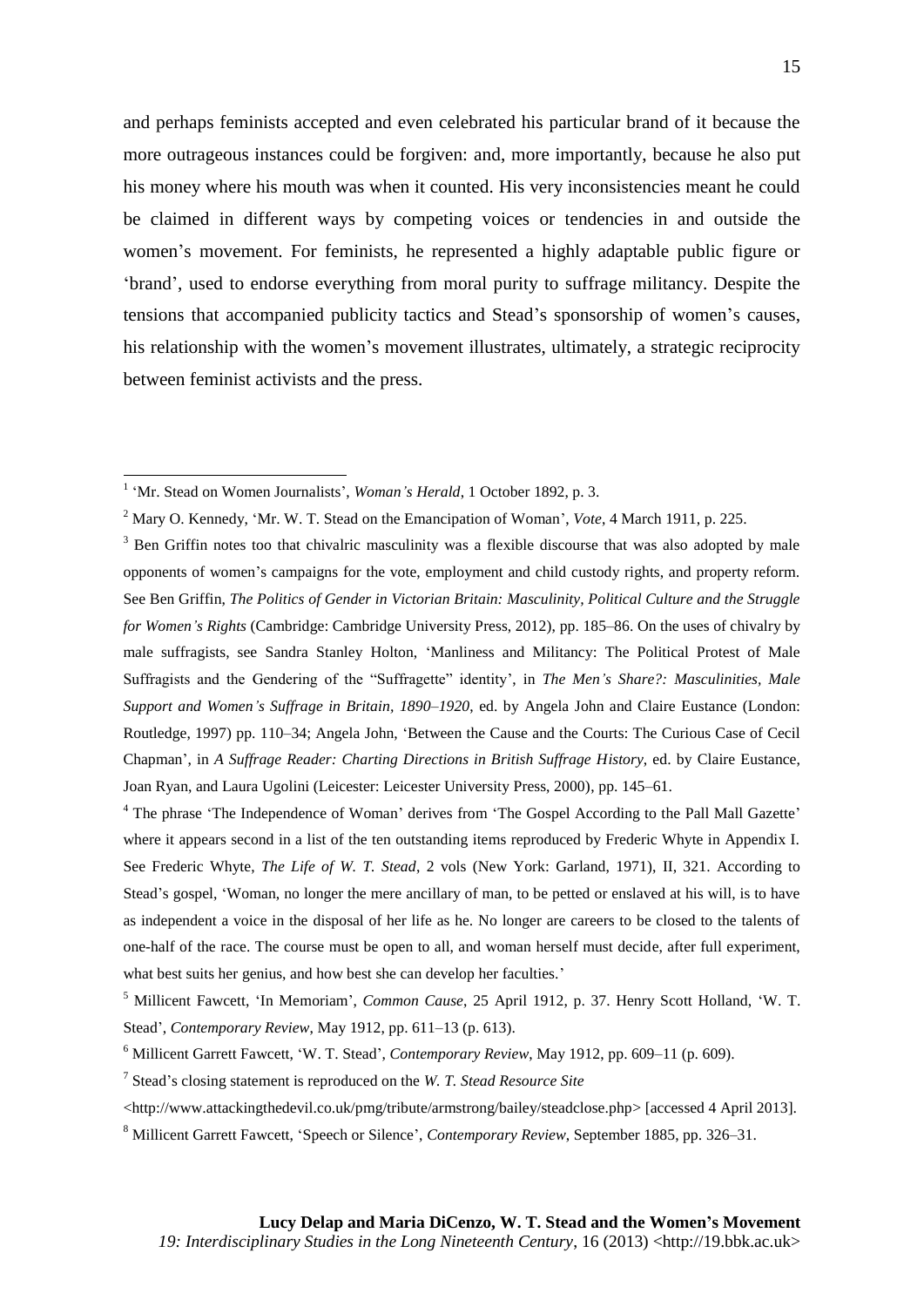9 'The Criminal Law Amendment (White Slave Traffic) Bill', *Common Cause*, 2 May 1912, p. 53.

- <sup>11</sup> 'Mr. Stead's Prison Treatment', *Votes for Women*, 26 April 1912, p. 476.
- <sup>12</sup> 'William Thomas Stead: Crusader', *Vote*, 27 April 1912, p. 29.
- <sup>13</sup> David Rubenstein, *A Different World for Women: The Life of Millicent Fawcett* (Columbus: Ohio State University Press, 1991), p. 86.
- $14$  The first remarks are reported by Mary O. Kennedy in 'Mr. W. T. Stead on the Emancipation of Woman', *Vote*, 4 March 1911, p. 225. Examples of Stead's practical advice can be found in an article such as 'Young Women and Journalism', *Young Woman*, October 1892, pp. 12–14.
- <sup>15</sup> William Thomas Stead, *Life of Mrs. Booth: The Founder of the Salvation Army* (New York: Revell, 1900; repr. Bibliolife), p. 86.
- <sup>16</sup> 'Florence Nightingale', *Review of Reviews*, September 1910, pp. 222–23 (repr. in *W. T. Stead Resource Site* <http://www.attackingthedevil.co.uk/reviews/nightingale.php> [accessed 4 April 2013]).
- <sup>17</sup> Alison Neilans, 'Changes in Sex Morality', in *Our Freedom and Its Results*, ed. by Ray Strachey (London: Hogarth Press, 1936), pp. 173–220 (p. 198).
- <sup>18</sup> 'A Memorial to Mr. Stead', *Votes for Women*, 3 May 1912, p. 482.
- <sup>19</sup> Annie E. Holdsworth to Stead (4 January 1892), Papers of William T. Stead, Churchill Archives Centre (CAC), Churchill College, Cambridge, STED 1/40.
- $20$  Christabel Pankhurst to Stead (2 February 1904), CAC, STED 1/59.
- <sup>21</sup> Annie Besant to Stead (15 February 1888), CAC, STED 1/6.
- <sup>22</sup> Maud Churton Braby, 'Stead at Fifty-Five: A Woman's Portrait', *World of Dress*, 1904 (repr. in Whyte, II, 268).
- $23$  Besant to Stead (13 February 1888), CAC, STED 1/6.
- $24$  Besant to Stead (1 April 1888), CAC, STED 1/6.
- $25$  Sarah Grand to Stead (17 January 1894; 19 May 1901), CAC, STED 1/33.
- <sup>26</sup> S. Gertrude Ford to Stead (7 November 1911), CAC, STED 1/26.
- <sup>27</sup> Elizabeth Robins to Stead (31 December 1898; 10 November [1904 or 1905?]), CAC, STED 1/61.
- <sup>28</sup> Arabella Kenealy to Stead (23 April [1899?]), CAC, STED 1/44.
- $29$  Kenealy to Stead (16 April [1899?]), CAC, STED 1/44.

- <sup>31</sup> Schreiner to Stead (1891), NLSA Cape Town, Special Collections, OSLPT.
- <sup>32</sup> Schreiner to Stead (31 March 1891), National Archives Depot (NAD), Pretoria, OSLPT.
- <sup>33</sup> Schreiner to Stead (25 March 1895), NLSA Cape Town, Special Collections, OSLPT.
- <sup>34</sup> Schreiner to Stead (10 January 1896), NAD, Pretoria, OSLPT.
- <sup>35</sup> 'The World Pays its Tribute', *Review of Reviews*[,](http://search.proquest.com/pageimage.issuebrowselink:searchpublicationissue/2809/The+Review+of+reviews/01912Y05Y01$23May+1912$3b++Vol.+45+$28269$29/45/269?site=britishperiodicals&t:ac=3935425/130EFD21B3E7A0212EE/14&t:cp=maintain/resultcitationblocks) May 1912, pp. 473–94 (p. 491).
- <sup>36</sup> Giverne Sieveking, [possibly Lancelot Sieveking?] 'The Power of the Individual', *Awakener*, 26 April 1913, p. 6.

<sup>10</sup> 'Mr. W. T. Stead', *Votes for Women*, 26 April 1912, p. 466.

<sup>&</sup>lt;sup>30</sup> Olive Schreiner to William Philip ('Will') Schreiner (21 April 1912), UCT Manuscripts & Archives, Olive Schreiner Letters Project Transcription (OSLPT).